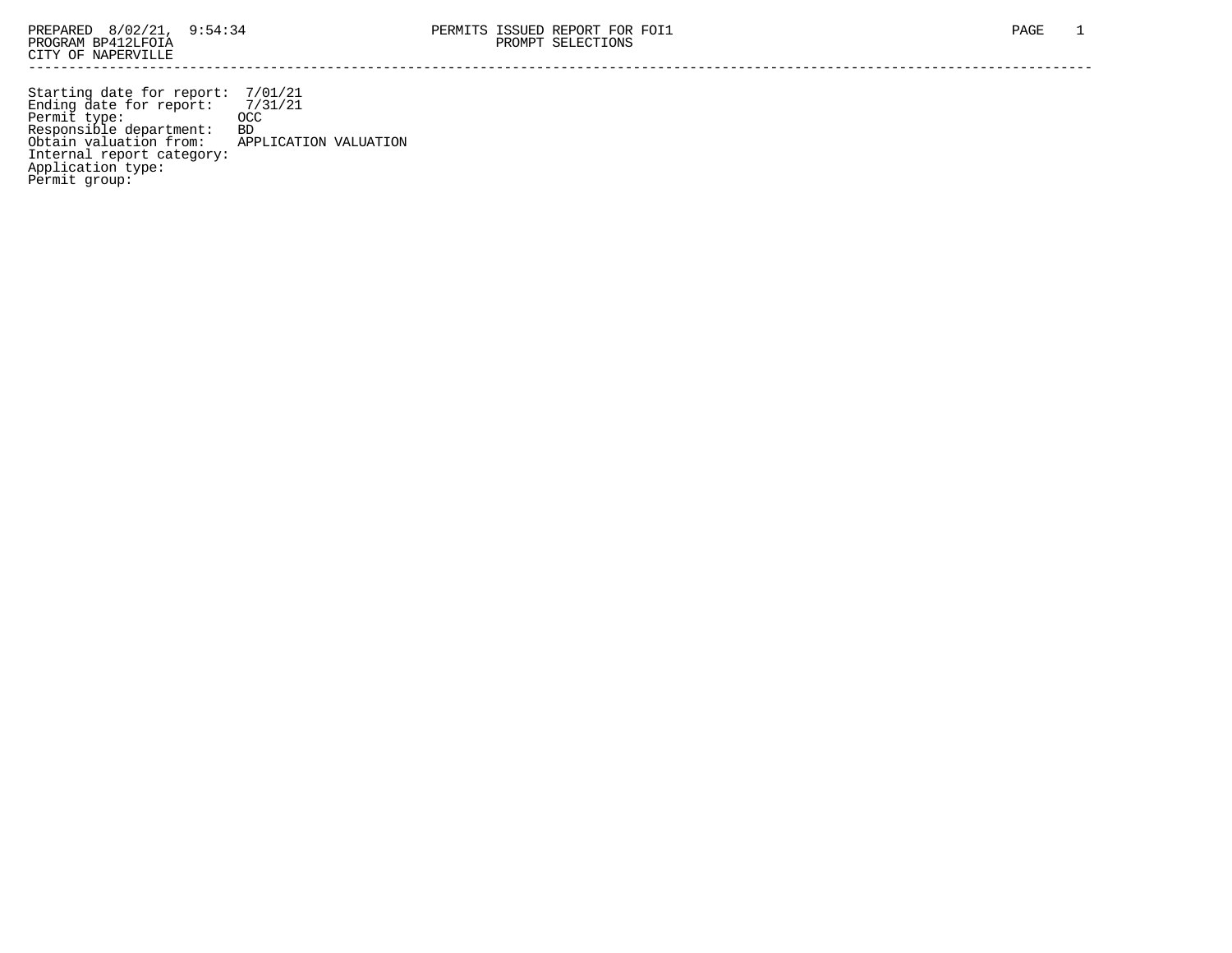## PREPARED 8/02/21, 9:54:34 PERMITS ISSUED REPORT PAGE 1 PROGRAM BP412LFOI1 7/01/21 THRU 7/31/21 CITY OF NAPERVILLE **Example 20** CITY OF NAPERVILLE PERMIT TYPE - OCC OCC INSPECT. PERMIT COM/RST OBTAINED VALUATION FROM APPLICATION VALUATION

| APPLICATION APPLICATION TYPE AND DESCRIPTION<br>DATE<br>VALUATION                                                                                                                                                                                                       | Parcel Number                           | PROPERTY OWNER/<br>CONTRACTOR |
|-------------------------------------------------------------------------------------------------------------------------------------------------------------------------------------------------------------------------------------------------------------------------|-----------------------------------------|-------------------------------|
| 21-00002450 OCCI OCCUPANCY INSPECTION                                                                                                                                                                                                                                   | 1801 N MILL ST L                        |                               |
| $\frac{--------}{+}$ 6/02/21                                                                                                                                                                                                                                            | D-07014100030000N7 -24 OWNER/CONTRACTOR |                               |
|                                                                                                                                                                                                                                                                         |                                         |                               |
| 21-00002623 OCCI OCCUPANCY INSPECTION                                                                                                                                                                                                                                   | 50 S MAIN ST 136                        |                               |
| $--------$ 6/10/21<br>Contractor #:                                                                                                                                                                                                                                     |                                         |                               |
| STRUCTURE – 000 000 FIRECAKES NAPERVILLE PROMENADE, LLC ISSUE DATE SUBCONTRACTOR(S) PERMIT TYPE – OCC 00 OCC INSPECT. PERMIT COM/RST $7/14/21$                                                                                                                          |                                         |                               |
| 21-00002851 OCCI OCCUPANCY INSPECTION                                                                                                                                                                                                                                   | 2959 ARTESIAN RD 103                    |                               |
| ----------- 6/23/21<br>Contractor #:                                                                                                                                                                                                                                    |                                         |                               |
| STRUCTURE - 000 000 SOUTHERN SPICES                                                                                                                                                                                                                                     |                                         |                               |
| 21-00002905 OCCI OCCUPANCY INSPECTION                                                                                                                                                                                                                                   | 2835 AURORA AV 123                      |                               |
| $-$ --------- 6/24/21 \$300<br>Contractor #:                                                                                                                                                                                                                            |                                         |                               |
| $\begin{tabular}{lllllll} \texttt{STRUCTURE} & 000 & 000 & \texttt{THE BROW DOLL} & \texttt{ISSUE DATE} & \texttt{DATE} & \texttt{SUBCONTRACTOR(S)} \\ \texttt{PERMIT TYPE} & & & \texttt{OCC} & 00 {\texttt{OCC} INSPECT. PERMIT COM/RST} & & 7/12/21 & \end{tabular}$ |                                         |                               |
| 21-00002906 OCCI OCCUPANCY INSPECTION                                                                                                                                                                                                                                   | 1620 PEBBLEWOOD LN 104                  |                               |
| $---------$ 6/24/21 \$800<br>Contractor #:                                                                                                                                                                                                                              |                                         |                               |
| STRUCTURE - 000 000 SUPERIOR ROOFING & EXTERIOR SERV, INC ISSUE DATE SUBCONTRACTOR(S)<br>PERMIT TYPE - OCC 00 OCC INSPECT. PERMIT COM/RST 7/22/21                                                                                                                       |                                         |                               |
| 21-00003120 OCCI OCCUPANCY INSPECTION                                                                                                                                                                                                                                   | 120 WATER ST 118                        |                               |
| ----------- 7/07/21                                                                                                                                                                                                                                                     |                                         |                               |

Contractor #: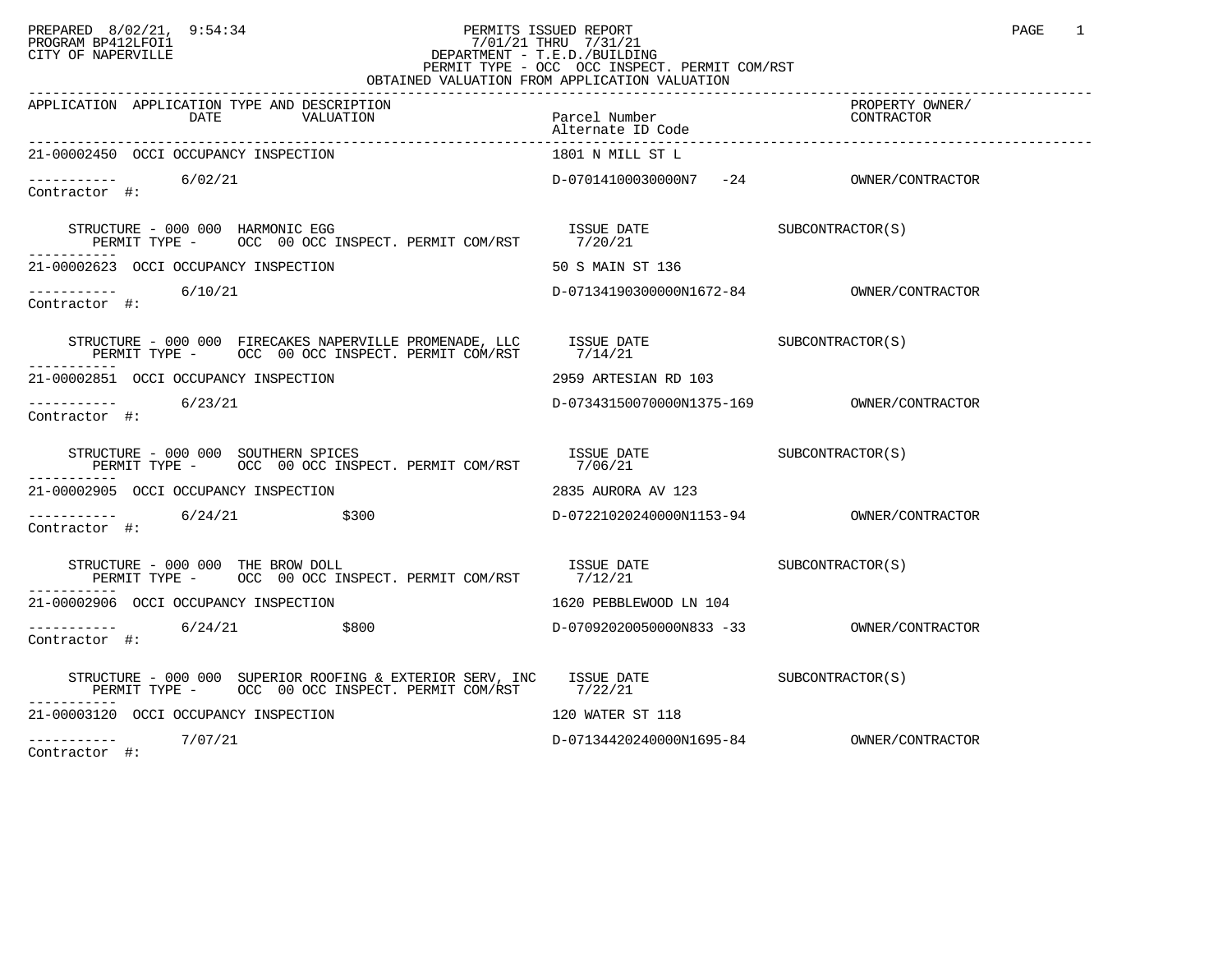## PREPARED 8/02/21, 9:54:34 PERMITS ISSUED REPORT PAGE 2 PROGRAM BP412LFOI1 7/01/21 THRU 7/31/21 CITY OF NAPERVILLE **Example 20** CITY OF NAPERVILLE PERMIT TYPE - OCC OCC INSPECT. PERMIT COM/RST

| OBTAINED VALUATION FROM APPLICATION VALUATION                                                                                                                                                                                                                                                                                   |                                            |                               |  |  |
|---------------------------------------------------------------------------------------------------------------------------------------------------------------------------------------------------------------------------------------------------------------------------------------------------------------------------------|--------------------------------------------|-------------------------------|--|--|
| APPLICATION APPLICATION TYPE AND DESCRIPTION<br>DATE<br>VALUATION                                                                                                                                                                                                                                                               | Parcel Number<br>Alternate ID Code         | PROPERTY OWNER/<br>CONTRACTOR |  |  |
| 21-00003120 (CONTINUED)<br>-----------                                                                                                                                                                                                                                                                                          |                                            |                               |  |  |
|                                                                                                                                                                                                                                                                                                                                 |                                            |                               |  |  |
| 21-00003121 OCCI OCCUPANCY INSPECTION                                                                                                                                                                                                                                                                                           | 616 E OGDEN AV                             |                               |  |  |
| $\begin{tabular}{ll} --------& & 7/07/21 \\ \textbf{Contractor} & \#: & \end{tabular}$                                                                                                                                                                                                                                          |                                            |                               |  |  |
| $\begin{array}{cccccc} \texttt{STRUCTURE} & - & 000 & 000 & \texttt{SIESTA MESSAGE} & & & & & & \\ \texttt{PERMIT TYPE} & - & & \texttt{OCC} & 00 & \texttt{OCC} & \texttt{INSERT} & \texttt{PERMIT} & \texttt{COM/RST} & & & & 7/19/21 \\ \end{array}$                                                                         |                                            |                               |  |  |
| 21-00003147 OCCI OCCUPANCY INSPECTION                                                                                                                                                                                                                                                                                           | 1661 OUINCY AV 115                         |                               |  |  |
| Contractor #:                                                                                                                                                                                                                                                                                                                   |                                            |                               |  |  |
| $\begin{tabular}{lllllll} \texttt{STRUCTURE} & 000 & 000 & \texttt{ENDURE} & \texttt{IT} & \texttt{SDART} & \texttt{ISSUE} & \texttt{DATE} & \texttt{SUBCONTRACTOR(S)} \\ \texttt{PERMIT TYPE} & - & \texttt{OCC} & 00 & \texttt{OCC} & \texttt{INSERT} & \texttt{PERMIT COM/RST} & & 7/15/21 & & & & & & & & \\ \end{tabular}$ |                                            |                               |  |  |
| 21-00003263 OCCI OCCUPANCY INSPECTION                                                                                                                                                                                                                                                                                           | 3340 LACROSSE LN 119                       |                               |  |  |
| $------ 7/14/21$<br>Contractor #:                                                                                                                                                                                                                                                                                               | W-01101010260000N1681-214 OWNER/CONTRACTOR |                               |  |  |
| STRUCTURE - 000 000 HOUSE OF HANDSOME $\overline{S}$ is the particle of $\overline{S}$ is the subcontractor(S)<br>PERMIT TYPE - OCC OO OCC INSPECT. PERMIT COM/RST 7/20/21                                                                                                                                                      |                                            |                               |  |  |
| 21-00003302 OCCI OCCUPANCY INSPECTION                                                                                                                                                                                                                                                                                           | 200 E 5TH AV 117                           |                               |  |  |
| ----------     7/15/21<br>Contractor #:                                                                                                                                                                                                                                                                                         |                                            |                               |  |  |
| STRUCTURE - 000 000 ALW GROUP<br>PERMIT TYPE - OCC 00 OCC INSPECT. PERMIT COM/RST 7/27/21                                                                                                                                                                                                                                       | ISSUE DATE SUBCONTRACTOR(S)                |                               |  |  |
| 21-00003306 OCCI OCCUPANCY INSPECTION                                                                                                                                                                                                                                                                                           | 931 W 75TH ST 107                          |                               |  |  |
| ----------- 7/15/21<br>Contractor #:                                                                                                                                                                                                                                                                                            |                                            |                               |  |  |
| STRUCTURE - 000 000 TRU FAMILY DENTAL<br>PERMIT TYPE - OCC 00 OCC INSPECT. PERMIT COM/RST 7/26/21                                                                                                                                                                                                                               | ISSUE DATE                                 | SUBCONTRACTOR(S)              |  |  |